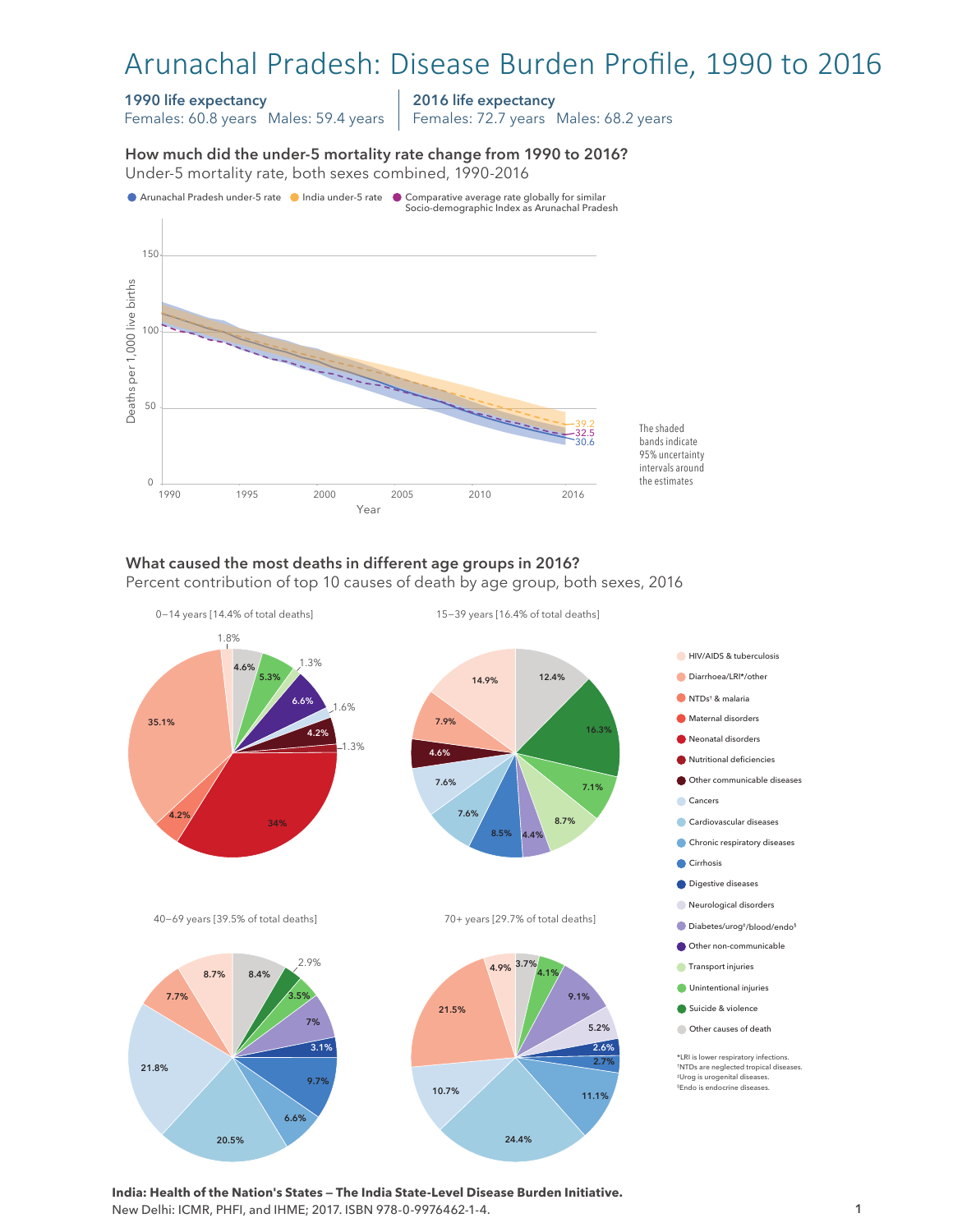# Proportion of total disease burden from:

## Premature death: 63.7% | Disability or morbidity: 36.3%

### What caused the most years of life lost, by sex, in 2016?

Top 15 causes of YLLs, ranked by percent for both sexes combined, 2016



## What caused the most years lived with disability, by sex, in 2016?

Top 15 causes of YLDs, ranked by percent for both sexes combined, 2016



\*Sense organ diseases includes mainly hearing and vision loss.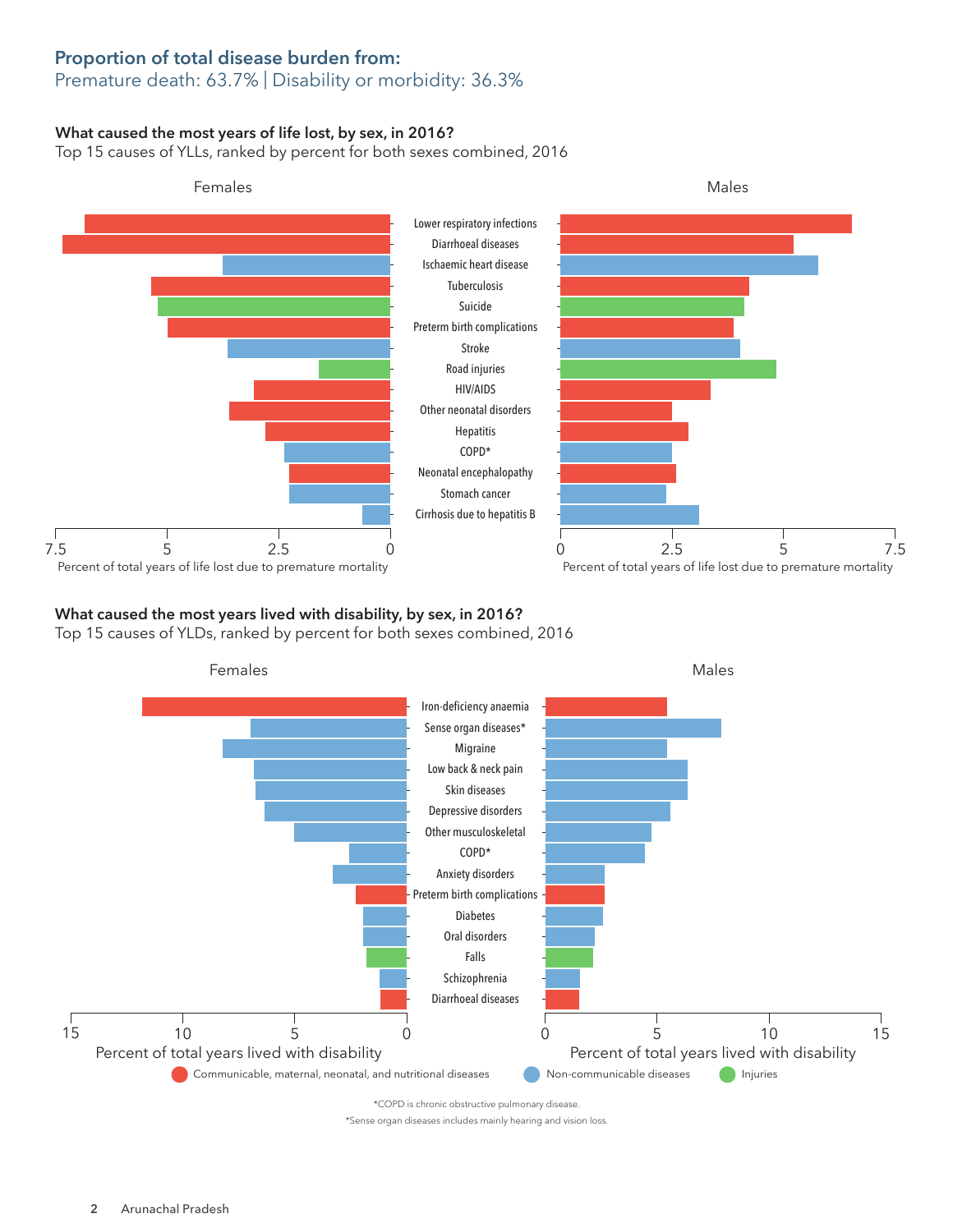## Proportion of total disease burden from: CMNNDs: 35.5% | NCDs: 52.9% | Injuries: 11.6%

How have the leading causes of death and disability combined changed from 1990 to 2016? How have the leading causes of death and disability combined changed from 1990 to 2016? Change in top 15 causes of DALYs, both sexes, ranked by number of DALYs, 1990–2016 Change top 15 causes of DALYs, both sexes, ranked by number of DALYs, 1990–2016



DALYs from that cause out of total DALYs.

§ Self-harm refers to suicide and the nonfatal outcomes of self-harm.

What caused the most death and disability combined across age groups in 2016? What caused the most death and disability combined across age groups in 2016? Percent of DALYs by age group, both sexes, 2016 Percent of DALYs by age group, both sexes, 2016



The number in the bracket on top of each vertical bar is the ratio of percent DALYs to population for that age group. The number in parentheses after each age group on the x-axis is the percent of population in that age group.